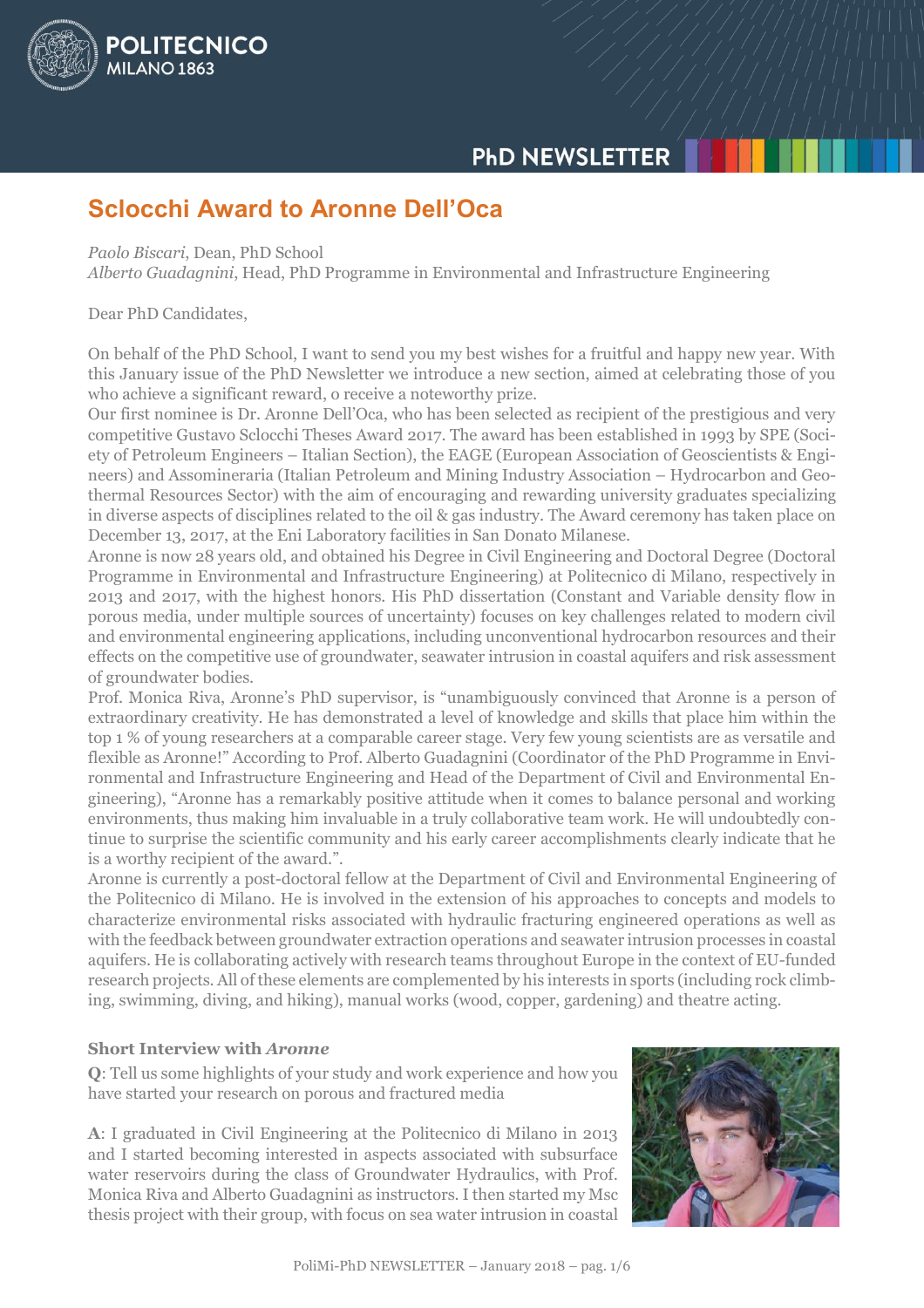aquifers. I was intrigued and fascinated by the challenges posed by our incomplete knowledge of such systems and the way these can impact our ability to predict the way concentrations of chemical species evolve in the subsurface. I then enriched my knowledge on the subject during my PhD program, under the supervision of Prof. Monica Riva. It was a wonderful experience, where I was given the opportunity to grow, both professionally and personally, in the context of an internationally-oriented research environment. I had the opportunity to join EU-funded research projects and spent a research period of about 6 months at the Environmental Assessment and Water Research (IDAEA) Center of the Spanish National Research Council in Barcelona, Spain.

**Q**: What are the main practical implications of your research? Can you give us some examples?

**A**: My research mainly deals with the assessment of the main physical processes driving flow and transport of chemicals in the subsurface. The latter is a highly complex system, comprising groundwater reservoirs and deep oil and gas reservoirs, and defies a complete description. As such, there is considerable uncertainty associated with predictions on the state of the system. As we know, groundwater is subject to a very competitive use in modern society, including, for example, applications involving drinking water, or in the industrial, agricultural, geothermal, and urban sectors. In this context, main practical implications include the quantification of the effect of our incomplete knowledge of the subsurface on protection of drinking water wells, natural springs, or on the assessment and management of the environmental footprint of geothermal exploration as well as conventional and unconventional oil and gas engineering applications.

**Q**: What is the award representing to you and what are your future plans?

**A**: SPE, EAGE and Assomineraria are important players in our field. Hence, I am very excited and proud of the award, which is undoubtedly to be shared with the groundwater research group where I operate. In particular, I am very grateful to Prof. Monica Riva, who showed infinite patience and perseverance with me, always pushing me to go beyond and providing an ideal environment to grow. The award is providing me with even stronger motivations to continue along this path, either in the context of academic or industrially-oriented sectors. The work I am currently involved is in joint collaboration with prestigious international institutions and I am truly looking forward to establishing new and hopefully strong collaborations and partnerships.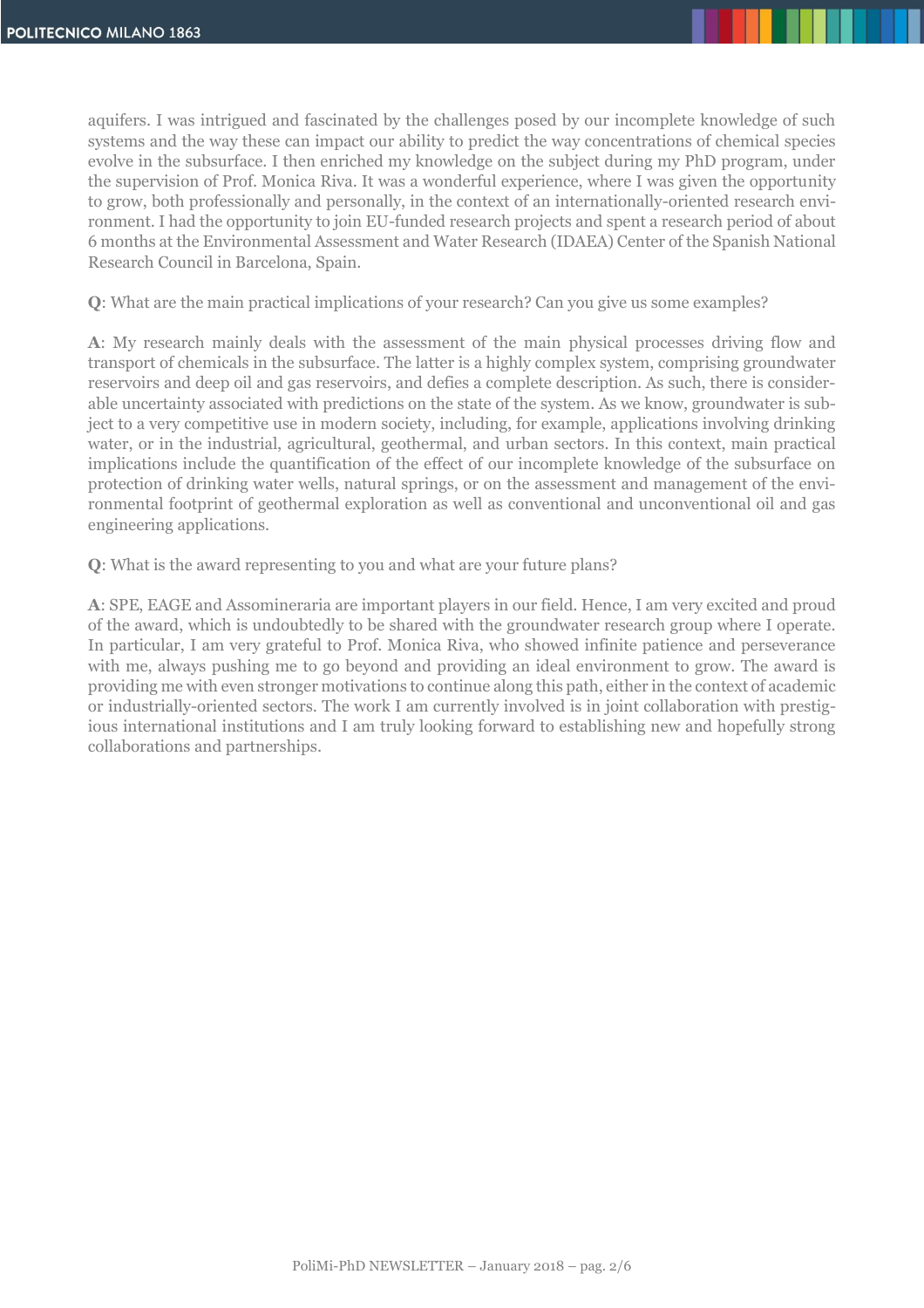# **News**

# **THE ITALIAN STATE COUNCIL ON THE VALUE OF THE PHD TITLE**

The Italian State Council (Consiglio di Stato) agreed on the request of 200+ Italian PhDs who claimed that the PhD title should be considered as sufficiently to be admitted to the exams to become High School professor. More information for this important milestone for the Italian recognition of the value of the PhD title can be found on the websites of the two lawyers who prepared the appeal, Avv. Santi Delia [\(website\)](http://www.avvocatosantidelia.it/news/1136-dottori-di-ricerca-svolta-al-consiglio-di-stato-sul-valore-del-loro-titolo-di-studio.html) and Avv. Michele Bonetti [\(website\)](http://www.avvocatomichelebonetti.it/notizie/tag/dottori%20di%20ricerca)

# **Call and events**

**UNIVERSITÀ ITALO FRANCESE - VINCI 2018 CALL** [Website](https://www.universite-franco-italienne.org/menu-principal/bandi/programma-vinci/bando-2018/) (Italian and French only): d**eadline: 6 Fer 2018 (12.00 noon)**

## **FULBRIGHT CALLS**

Consider the following:

- [Research Scholar call](http://www.fulbright.it/fulbright-research-scholar/) (Italian only) **deadline January 12th 2018**
- [Distinguished Lecturer Call](http://www.fulbright.it/fulbright-distinguished-lecturer-program/) (Italian only) d**eadline February 16th 2018**

# **ERASMUS+ (OUTGOING MOBILITY FOR STUDY PURPOSES)**

The call for the 2018/2019 International Mobility for study (including the *Erasmus+ Programme*) has been issued. The *Programme* offers support for mobility of students within European countries. All Politecnico di Milano students may apply passing through the **International mobility for study** section of their Online Services. Remember that, although *Switzerland* does not take part in this *Programme*, some Swiss institutions are offered as possible mobility destinations: to choose one of them, please select **AC-CORDI BILATERALI EXTRA UE** under **Programma di mobilità** (Mobility Programme) in the on-line application.

Applicants are strongly suggested to contact – informally – the chosen university and to check the feasibility of the visit in a convenient period, in advance: if mobility proposal is selected, in fact, it must be formally accepted by the hosting institution and this procedure often needs a certain time.

For general information about the Erasmus Programme and for a list of destinations available to PhD students please visit *this webpage*. The call is available *here*.

**Deadline for applications: 10 January 2018 (12.00 noon)**

## **ETH BRANCO WEISS FELLOWSHIP FOR POST-DOC RESEARCH**

The *ETH Branco Weiss Fellowship* call is open for applications. This fellowship is designed for postdocs at home in sciences, engineering and social sciences who are willing to engage in a dialogue on relevant social, cultural, political or economic issues across the frontiers of their particular discipline. Fellows are free to choose their host institution among the top universities worldwide. Once a year in November a symposium takes place at ETH Zurich to bring together all fellows.

#### **Deadline for applications: 15 January 2018**

#### **PEOPLE@DEIB**

Interdisciplinary competition within the People@DEIB initiative: development of robots for playing with disable children. Spare time.

**From March 1 st to 9th April 2018** 







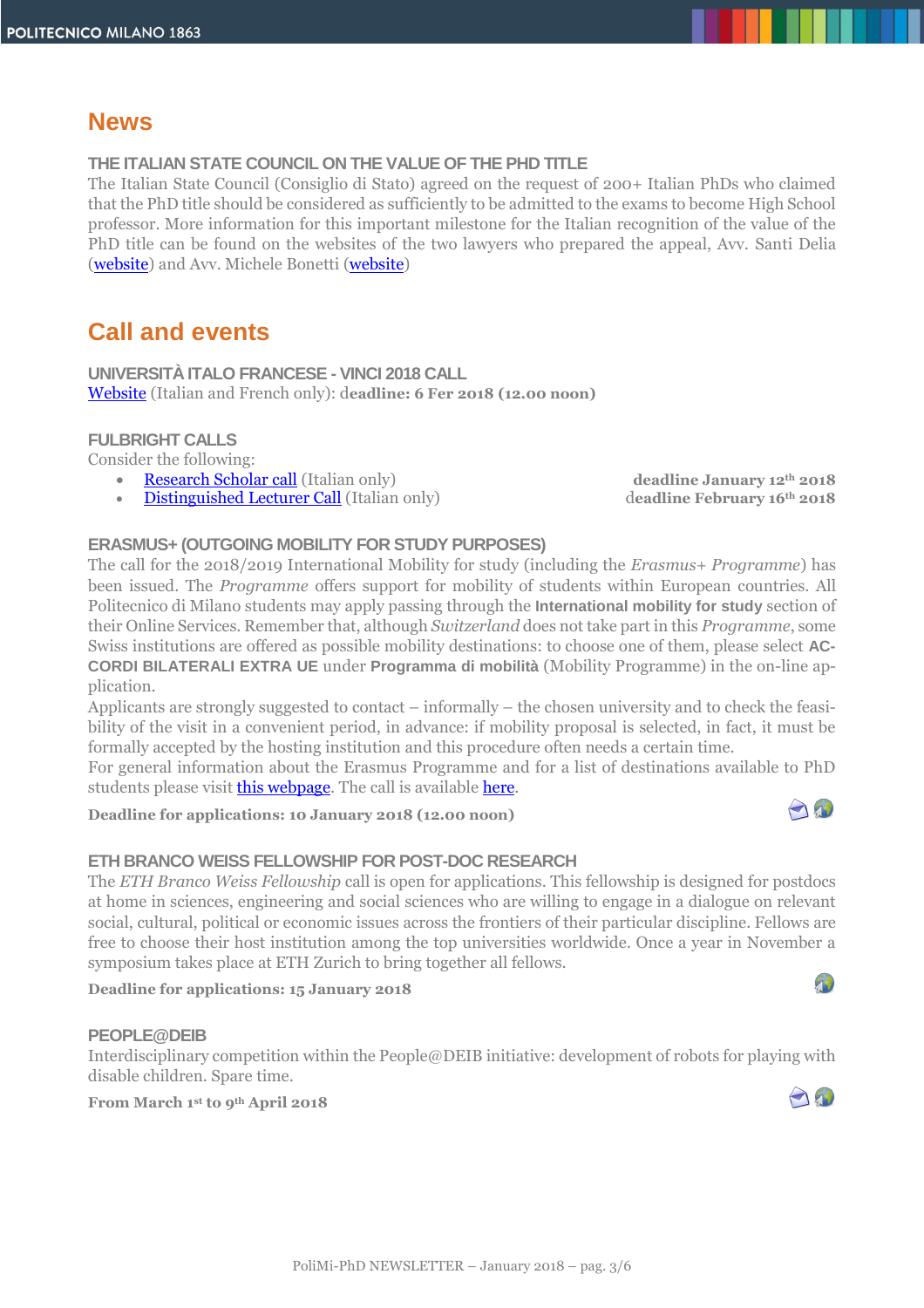# **Seminars and Workshops**

### **THERMO-ACTIVE GEOSTRUCTURES FOR NEAR-SURFACE GEOTHERMAL ENERGY**



#### **Dr. Donatella Sterpi**

The seminar, organized by the Scientific Committee of the Dept. of Civil and Environmental Engineering, deals with the possible role of near-surface geostructures in the (geo)thermal balance and energy need of the construction they are part of.

**23 January 2018**



### **PHD SPECIAL SEMINAR UNFOLDING A PROOF OF CONCEPT WITHIN THE SERVDES CONFERENCE**

#### **Prof. Paola Bertola**

"PhD Special Seminar: unfolding a proof of concept" is a seminar dedicated to PhD candidates and Early Career Researchers from across the Service Design discipline and within the ServDes Conference, that will take place on June, 18th-20th 2018 at Politecnico di Milano, Milan.

**Deadline for applications: 29 January 2018**



O

190

10

# **Starting courses – PhD School**

### **COLLABORATIVE RESEARCH METHODOLOGIES**

#### **Prof. Shani Abraham Baruch**

This course is designed to acquaint students with the basic knowledge of collaborative research methodologies. The aim of the course is to learn and investigate variety of collaborative research methodologies in management and organizations.

From 15 January 2018 to 21 March 2018

#### **PROFESSIONAL COMMUNICATION**

#### **Prof. Nicoletta Di Blas**

The goal is to enhance students' communication skills in: public speaking, written communication (special emphasis on project proposals), digital communication. This MIT quote summarizes the goal: "engineers who don't write [=communicate] well end up working for engineers who do write well[".](mailto:Nicoletta.diblas@polimi.it) 

From 16 January 2018 to 6 February 2018

#### **RESEARCH SKILLS**

#### **Prof. Donatella Sciuto**

The Goal of this programme is to offer a wide range of courses that may help PhD Students to build up their knowledge in research fields with regards to the following aspects: communication, management, cross cutting knowledge, soft skills.

From 23 January 2018 to 3 July 2018

#### **RESOURCE PLANNING AND MANAGEMENT WITHIN SUSTAINABLE DEVELOPMENT**

#### **Prof. Emanuela Colombo**

The mission is to increase the understanding for Ph.D candidates about the global challenges of development at the light of the 2030 Agenda. The main goals are to deepen the implication on global resource management and to provide a context to framework their research work within the paradigm of Sustainable Development.

From 28 January 2018 to 2 February 2018

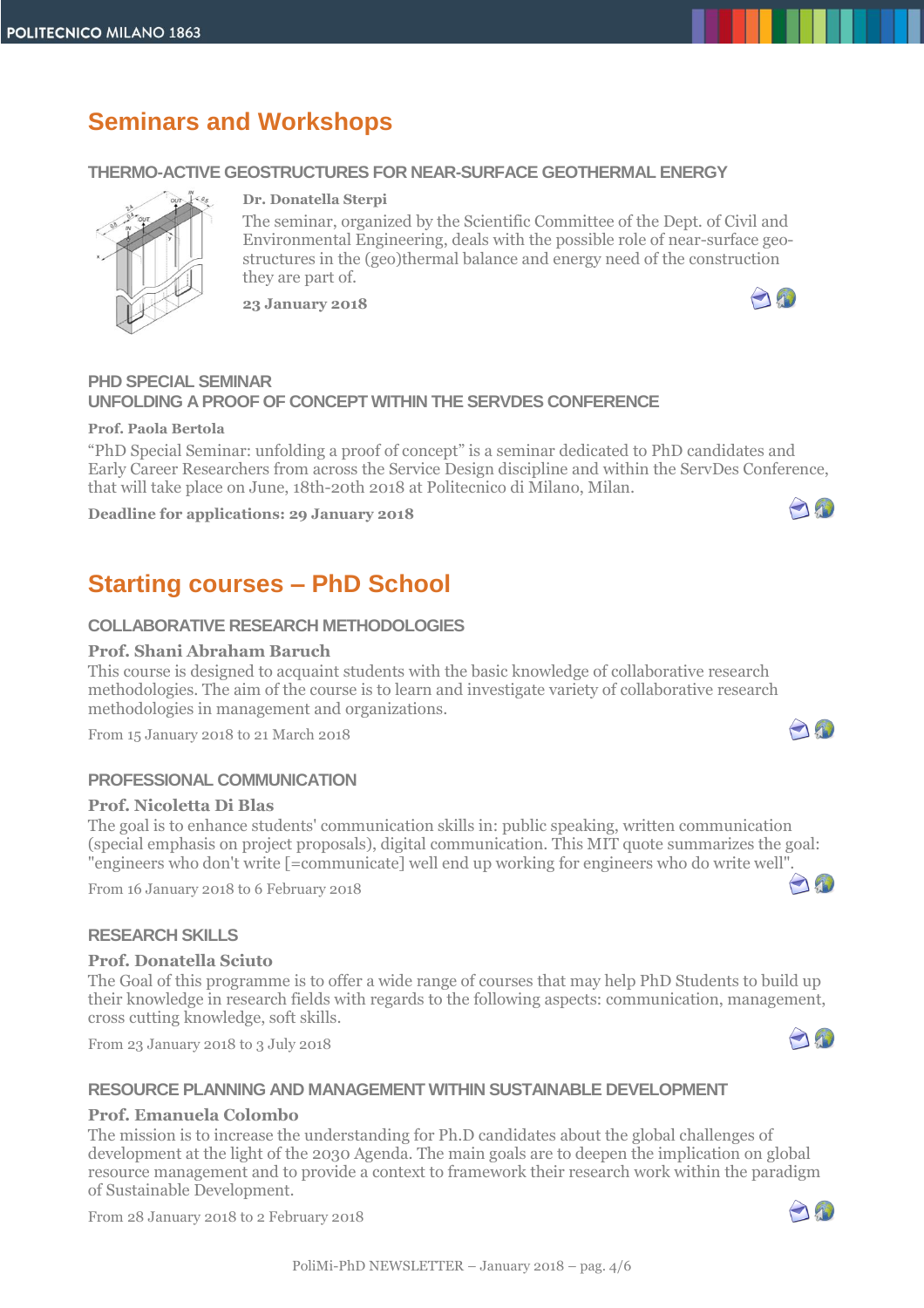#### **SUSTAINABILITY METRICS, LIFE CYCLE ASSESSMENT AND ENVIRONMENTAL FOOTPRINT**

#### **Prof. Monica Lavagna**

The objective of the course is to introduce to the use of environmental sustainability metrics as tools that measure the benefits achieved through a sustainability strategy, leading to informed environmental decisions. The course will explain in detail the LCA methodology, with examples and exercises

From 15 January 2018 to 24 January 2018



A

AN

# **Starting courses – Doctoral Programmes**

# **PhD in** *Physics*

#### **MODELLING WITH MULTI-SCALE METHODS**

### **Prof. Paola Folegati**

Different approaches to multi-scale modelling of materials will be presented, together with examples of applications.

10 January 2018 – 28 February 2018

# **PhD in** *Mechanical Engineering*

### **COMPUTATIONAL FRACTURE MECHANICS AND COHESIVE MODELS FOR DAMAGE/DEGRADA-TION**

#### **Prof. Wolfgang Brocks - Christian-Albrechts-University, Kiel**

Theory of plasticity Modelling of true-strain curves and comparison with experiments. Numerical computation of the energy at crack tip field during plastic deformation. Modelling of ductile crack extension Material failure domains.

From 16 January 2018 to 15 February 2018

# **PhD in** *Architecture, Built Environment and Construction Engineering*

#### **SOCIAL AND ECONOMIC SUSTAINABILITY METRICS**

#### **Prof. Andrea Caragliu**

The course introduces to the measure of the sustainable performances of the built environment: descriptive (statistical) and interpretative (econometric) methods. At the end of the course, the student will be able of highlighting the main economic features and the determinants of economic performance of the built environment, with a particular focus on the implications of such measures for sustainable development.

From January 10<sup>th</sup> to February 08<sup>th</sup> 2018



#### **STRUCTURAL DYNAMICS FOR CONDITION ASSESSMENT AND SEISMIC MONITORING**

### **Prof. Gentile Carmelo**

The course deals with the analysis of the dynamic response of real structures and infrastructures in operational (ambient vibration) and seismic conditions and the identification of modal parameters (natural frequencies, mode shapes and modal damping ratios) with the aim of obtaining information about their safety/vulnerability and degradation conditions and risk. The course includes laboratory and full scale-building practice with dynamic tests.

From January 17<sup>th</sup> to February 09<sup>th</sup> 2018